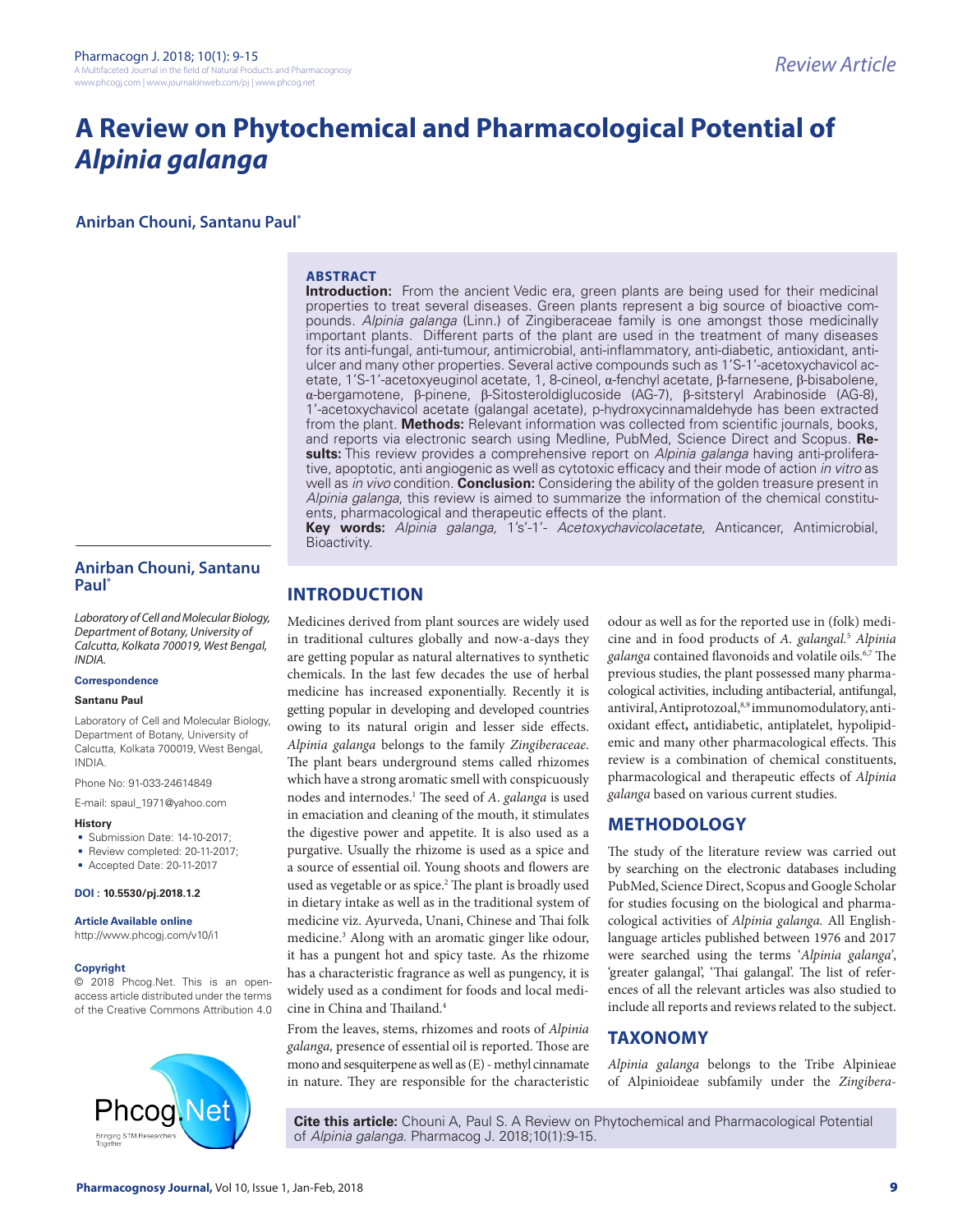*ceae* family of *Zingiberales* order. *Alpinia galanga* is known by several synonyms such as *Amomum galangal*, *Alpinia viridiflora, Maranta galangal, Languas galangal, Languasvulgare.*<sup>2</sup> It is known by several common names such as Kulanjan in Hindi, Dhumarasmi in Kannada, Kulingjan in Bengali, Kulinjan in Gujrati, Arattha in Malayalam, Pera-rattai in Tamil, Dhoomraasmi in Kannad, Pedda-dhumpa in Telugu, Mahabaracach, SugandhaVacha, Rasna in Sanskrit, Greater galangal in English.

# **BOTANICAL DESCRIPTION**

The plant is a perennial herb. It grows up to a height about 5 feet. Leaves are *oblong-lanceolate*, tuberous root, slightly aromatic. The rhizome is from 3.5-7.5 cm in length, and seldom more than 2 cm thick. The leaves are long, *oblong-lanceolate,* acute, *glabrous,* ligules are short and rounded. Flowers are greenish white in colour, *bracteate,* bracts are ovate lanceolate. Tubular calyx, Corolla lobes oblong, claw green, blade white, striated with red, rather more than 1 cm long, broadly elliptic, shortly 2-lobed at the apex, with a pair of subulate glands at the base of the apex, with a pair of subulate glands at the base of the claw. Fruit the size of the small cherry, orange red.<sup>10</sup>

# **GEOGRAPHICAL DISTRIBUTION**

*Alpinia galanga* commonly found in Indonesia, India, China, and Arabic gulf areas, Malaysia, Egypt and Sri Lanka. It grows in open, sunny places, forests and brushwood. It is commonly cultivated in the mid and lowcountry in Sri Lanka.<sup>2</sup> In India the plant is distributed in the Himalaya and Southern region of Western Ghats.<sup>11</sup>

# **TRADITIONAL USE**

*Alpinia galanga* is an important medicinal plant in different traditional systems of medicine to treat several diseases, including microbial infections, inflammations, rheumatic pains, chest pain, and dyspepsia, fever, burning of the liver, kidney disease, tumours, diabetes and even HIV.<sup>12</sup> The plant has an active role in the treatment of eczema, bronchitis, coryza, mobile, pityriasis versicolor, otitis internal, gastritis, ulcers, and cholera. The seed is used for emaciation and to clean the mouth. It stimulates the digestive power, appetite and acts as a purgative. The rhizome is generally used as a spice. It is also a good source of essential oil. The flowers and young shoots are also used as a vegetable or as a spice.<sup>2</sup>

# **ACTIVE COMPOUNDS**

1'S-1'-acetoxychavicol acetate (ACE), isolated from *Alpinia galanga* is the major compound so far reported with various biological activities.<sup>13</sup> About 80% of *Alpinia galanga* rhizome aqueous acetone extract were found to inhibit the release of b-hexosaminidase, as a marker of antigen-IgEmediated degranulation in RBL-2H3cells. Nine known phenylpropanoids and p-hydroxybenzaldehyde were isolated from the extract. Among them, 1'S-1'-acetoxychavicol acetate and 1'S-1'-acetoxyeugenol acetate exhibited potent inhibitory activity with  $IC_{50}$  values of 15 and 19 mM<sup>14</sup> Table 1. Four isomers of acetoxy cineoles (trans and cis)-2-and 3-acetoxy-1, 1, 8-cineoles has been isolated from the isolated plant of rhizome. Their structures were confirmed by comparing the retention indices by GC and the mass spectra with those of synthesized compound<sup>15</sup> Figure 2 1'-acetoxychavicol acetate (galangal acetate) has been extracted and isolated from rhizome of *Alpinia galanga*. Galangal acetate was identified as the pungent principal of galangal rhizomes. The identification was done by the Gas Chromatography Analysis.16 *β-Sitosteroldiglucoside* (AG-7) and β-*sitsteryl Arabinoside* (AG-8), has been isolated from the rhizome of *Alpinia galanga* and characterized by their spectral value.17

Three hydroxy-l, 8-cineole glucopyranosides, (1R, 2R, 4S)-and (1S, 2S, 4R)-trans-2-hydroxy-1, 8-cineole β-D-*glucopyranoside*, and (1R, 3S, 4S) trans-3-hydroxy-1, 8-cineole β-D- lucopyranoside, which are possible precursors of acetoxy-1, 8-cineole, has isolated and identified from the rhizome of the *Alpinia galangal.* The major active compounds found in *A. galanga* are 1, 8-cineol, Galangin, α-fenchyl acetate, β-farnesene, β-bisabolene, α-bergamotene, β-pinene, 1'S-1'-acetoxychavicol acetate, 1'S-1'-acetoxyeuginol acetate, β-*Sitosteroldiglucoside* (AG-7), β-*sitsteryl-Arabinoside* (AG-8), 1'-acetoxychavicol acetate (galangal acetate), p- droxycinnamaldehyde, [di-(p-hydroxy-cis-styryl)] methane. By using FAB-MS and NMR spectrometry the structures of the compounds were analyzed. The absolute configuration of each aglycone was determined by using a GC-MS analysis with a capillary column coated with a chiral stationary phase. By GC-MS analysis after preparing the trifluoroacetate derivatives of the glycosides it was found that the composition of the diastereomers of (1R, 2R, 4S)-and (1S, 2S, 4R)-trans-2-hydroxy 1,8-cineole β-D-*glucopyranoside*s in the rhizome was determined as 3:7.18 *p-hydroxycinnamaldehyde* and [di-(p-hydroxy-cis-styryl)] methane has been isolated by the chloroform extract from the rhizome of the *Alpinia galangal.*19 From the roots of *Alpinia galanga* some *endophyticactinomycetes* (120) has isolated. Based on the morphology and amino acid composition of the whole-cell extracts the identification of these endophytes has done. Most of them were classified as *Streptomyces sp.* (82). Others were identified as *Nocardia sp*. (11), *Microbispora sp*. (3), *Micromonospora sp.* (2). Eight isolated were unclassified and 14 were lost during subculture.<sup>20</sup> An antimicrobial diterpene was isolated from the rhizome of *Alpinia galanga.*  The structure was elucidated by spectral data and identified as (E) -8 beta, 17- epoxylabd-12-ene-15, 16-dial<sup>21</sup> Table 1. Xanthine oxidase (XO) inhibitors were isolated from the rhizome of *Alpinia galanga.* The compound had been identified as *trans-p-coumaryldiacetate*, transconiferyldiacetate, [1'S] -1'-acetoxychavicol acetate, [1'S] -1'-acetoxyeugenol acetate and 4-hydroxybenzaldehyde.<sup>22</sup> From the rhizomes of *Alpinia galanga* six phenylpropanoids were obtained and their structures were identified as (*S*)-1'-ethoxy chavicol acetate (**1**), (*E*)-4-acetoxy cinnamyl ethyl ether (**2**), (*E*)-4-*hydroxycinnamaldehyde* (**3**), (*E*)-4-acetoxy cinnamyl alcohol (**4**), 4-acetoxy cinnamyl acetate (**5**), and 4, 4'[(2*E*, 2′*E*)-bis(prop-2-ene)-1, 1′-oxy]-diphenyl-7, 7′-diacetate (**6**). By using various chromatographic methods and crystallization chemical constituents were isolated, and the chemical structures were elucidated on the basis of spectral analysis. Compounds **1** and **2** were two new phenylpropanoids. Compound 5 shows the selective cytotoxic activity on human lung adenocarcinoma cell A549 (IC<sub>50</sub> 19.35 μmol·L<sup>-1</sup>).<sup>23</sup>

# **BIOACTIVITY**

Now-a-days, *Alpinia galanga* is gaining lots of interest, according to the researchers' point of view. Many pharmacological studies have been conducted recently on *Alpinia galanga* (Figure 1). A summary of the findings is presented below:

#### *Antimicrobial Activity*

The essential oils obtained from fresh and dried rhizomes of *Alpinia galanga* show antimicrobial activity against g-positive bacteria. An extract from the dried rhizome shows antimicrobial activity against *Trichophytonmentagrophytes*. <sup>24</sup> 1'S'-1'- acetoxychavicol acetate obtained from *Alpinia galanga* acts as an efflux pump inhibitor which provokes resistance in Mycobacterium and hence it acts as a new target for the discovery of anti-TB agents25 Table 1. 1'-acetoxychavicol acetate from *Alpinia galanga* showed antiplasmid activity against multi-drug resistant bacteria. A crude acetone extract of the rhizomes of *Alpinia galanga* exhibited antiplasmid activity against *Salmonella typhi*, *Escherichia coli* and vancomycin resistant *Enterococcus faecalis*with an efficiency of 92%, 82% and 8% respectively at 400 micro g/ml SIC Table 1.<sup>26</sup> Using Agar well diffusion method,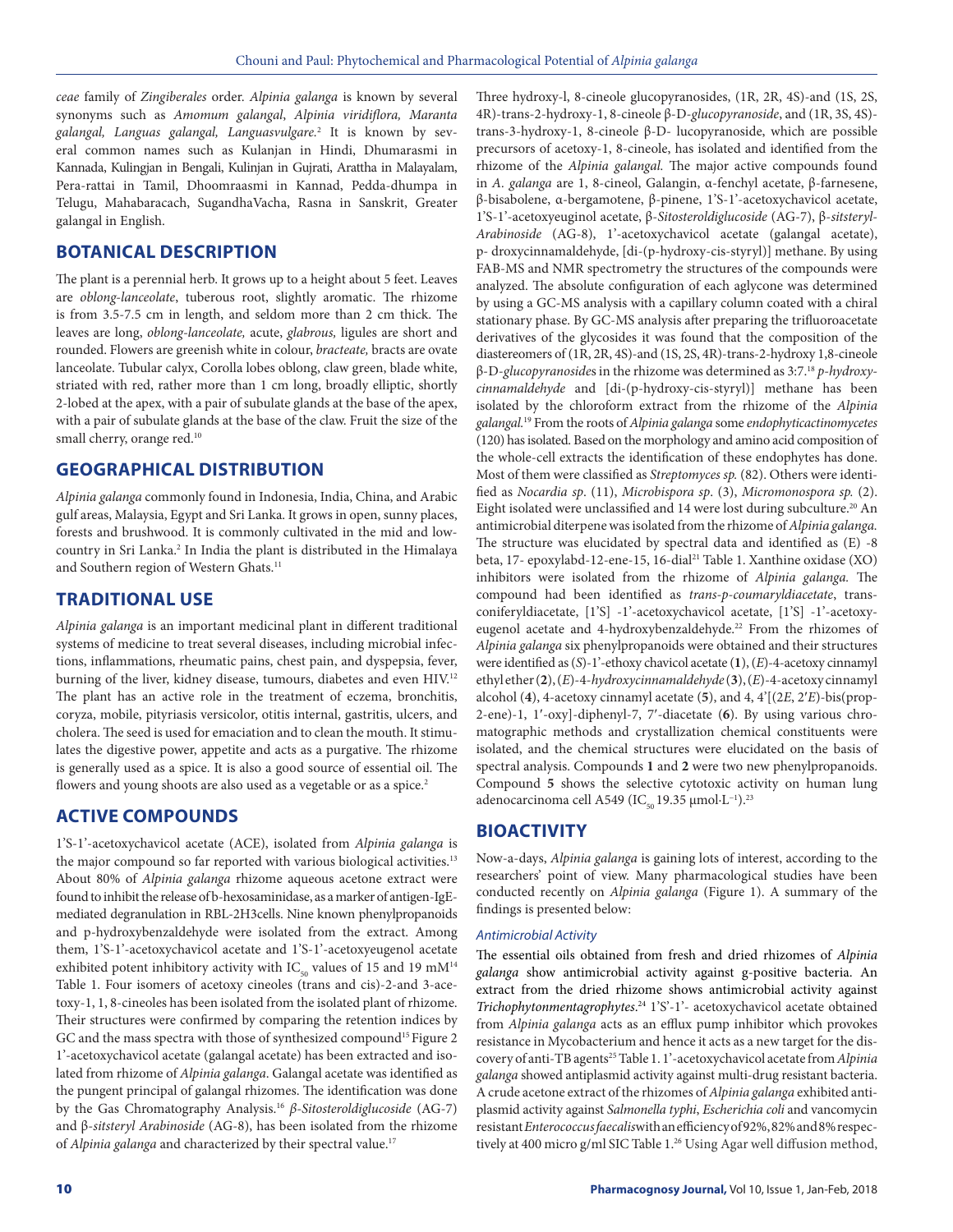#### **Table 1: Table showing major bio molecules isolated from** *Alpinia galanga* **and their mechanism of action.**

| Name of the compound                                                                                  | <b>Type of the compound</b>      | <b>Pharmacological activity</b>                                                                                                                                                                                                                                                                                                                                                                                                                                              | <b>References</b> |
|-------------------------------------------------------------------------------------------------------|----------------------------------|------------------------------------------------------------------------------------------------------------------------------------------------------------------------------------------------------------------------------------------------------------------------------------------------------------------------------------------------------------------------------------------------------------------------------------------------------------------------------|-------------------|
| 1'S-1'-acetoxychavicol acetate                                                                        | Phenylpropanoid                  | Acts as efflux pump inhibitor which provokes resistance in<br>mycobacterium and hence it acts as a new target for the discovery<br>of anti-TB agents                                                                                                                                                                                                                                                                                                                         | $[25]$            |
|                                                                                                       |                                  | Inhibition of the constitutive activation of NF-KB through<br>suppression of $IKKa/\beta$ activation<br>antitumour principles against Sarcoma 180 ascites in mice                                                                                                                                                                                                                                                                                                            | [48]<br>$[49]$    |
| 1'-acetoxychavicol acetate                                                                            | Phenylpropanoid                  | Antiplasmid activity against multi-drug resistant bacteria.<br>Induces apoptosis in myeloid leukemic cells. In NB4 cells, ACA-<br>induced apoptosis is in association with the loss of mitochondrial<br>transmembrane potential ( $\Delta \Psi$ m) and activation of caspase-9,<br>hence, ACA-induced death signalling is mediated through a<br>mitochondrial oxygen stress pathway. In addition, ACA activated<br>Fas-mediated apoptosis by inducing of casapse-8 activity. | $[26]$<br>[51]    |
| 1'S-1'-acetoxyeugenol acetate                                                                         | Phenylpropanoid                  | In RBL-2H3 cells, participate in the late phase of type I allergic<br>reactions                                                                                                                                                                                                                                                                                                                                                                                              | [14]              |
| $(E)$ -8 $\beta$ , 17-epoxylabd-12-ene-15,<br>16-dial                                                 | Diterpene                        | Enhance antifungal activity of quercetin and chalcone<br>against Candida albicans                                                                                                                                                                                                                                                                                                                                                                                            | $[21]$            |
| $p$ -hydroxycinnamaldehyde                                                                            | Phenylpropanoid                  | Potential therapeutic agent for treatment of Osteoarthritis as it has<br>an effect on human chondrocytes                                                                                                                                                                                                                                                                                                                                                                     | $[36]$            |
| 1, 7-bis (4-hydroxyphenyl)-1, 4,<br>6-heptatrien-3-one (BHPHTO)<br>and bisdemethoxycurcumin<br>(BDMC) | Curcuminoid (natural<br>phenols) | Inhibit proliferation of human melanoma A2058in the cell<br>viability assay.                                                                                                                                                                                                                                                                                                                                                                                                 | $[53]$            |



**Figure 1:** Several pharmacological properties of *Alpinia galanga*.



**Figure 2:** Chemical structures of the important bioactive molecules extracted from *Alpinia galanga*.



**Figure 3:** Diagrammatic outlining of the mechanism of action shown by 1'S-1'- ACA and 1'-ACA. Compound 1'S-1'- ACA inhibit the growth of oral SCC by inhibition of NF-κB and 1'-ACA induces apoptosis by ROS generation in mitochondria as well as caspase-8 activation by FAS receptor activation. Green arrows and red down arrows represent activation and inhibition respectively.

methanol extracts of *Alpinia galanga* have been evaluated against pathogens viz. *Bacillus subtilis* MTCC 2391, *Enterobacteraerogene, Enterobacter cloacae, Enterococcus faecalis, Escherichia coli* MTCC 1563*, Klebsiellapneumoniae, Pseudomonas aeruginosa* MTCC 6642, *Salmonella typhimurium, Staphylococcus aureus* and *Streptococcus epidermis.* Minimum inhibitory concentration (MIC) and minimum bactericidal concentration (MBC) were determined using the macrodilution method. The extracts have shown excellent activity towards all the pathogens with MIC and MBC values ranging from 0.04–1.28 mg/ml and 0.08– 2.56 mg/ml, respectively.<sup>27</sup> An antimicrobial diterpene, was isolated from *Alpinia galanga*. The identified structure of the compound was (E)-8β, 17-epoxylabd-12-ene-15, 16-dial.<sup>21</sup> The activity of endophyti-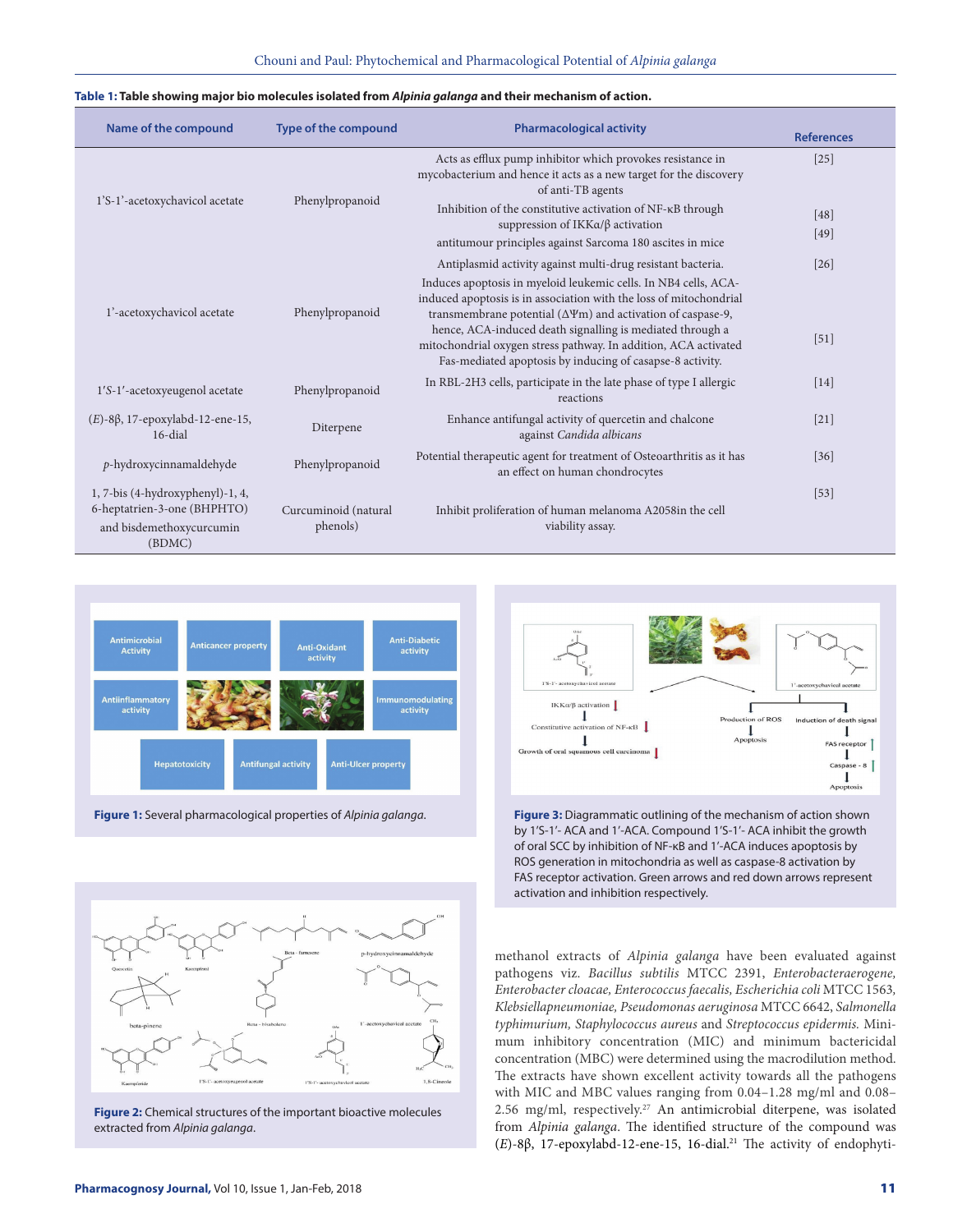cactinomycetes obtained from root of *Alpinia galanga* against phytopathogenic fungi was tested against *Candida albicans*, and phytopathogenic fungi, *Colletotrichummasae* and *Fusariumoxysporum.* The strain, *Streptomyces aureofaciens*CMUAc130 was the most effective in antifungal activity amongst those investigated.<sup>28</sup> The essential oils obtained from dried *A. galanga* rhizomes showed effective against S*taphylococcus aureus*, *Bacillus subtilis*, *Streptococcus faecalis*[*Enterococcus faecalis*], *Escherichia coli*, *Proteus vulgaris*, *Salmonella enteritidis*, *Saccharomyces cerevisiae*and *Aspergillusniger* (the MIC values ranged from 1.25 to 12,5 micro l/ml) Essential oil obtained from dried rhizome is more effective than fresh one.29 Hexane, ethyl acetate, acetone or methanol extract of the rhizome of *Alpinia galanga* shows the anti-*Phytopthoracapsici*activities and it has the potential antifungal activity.<sup>30</sup> In comparison of the antimicrobial potential of variety of extraction of *Alpinia galanga* extract such as hexane, ethyl acetate, ethanol and the essential oil respectively against swine pathogenic bacteria compose of *Escherichia coli ATCC, Staphilococcus aureus ATCC, Salmonella typhimurium ATCC, Salmonella enteritidis* and *Pasteurellamultocida,* essential oil of *Alpinia galanga* have the best antibacterial and bactericidal activities with minimum inhibition concentration (MIC) and minimum bactericidal concentration (MBC) to *Escherichia coli ATCC*, *Staphilococcus aureus ATCC*, *Salmonella typhimurium ATCC* and *Salmonella enteritidis*at 8 mg/cc and to *Pasteurellamultocida*at 16 mg/cc.31 From various extracts of *Alpinia galanga antimicrobial* activity were screened against the common food borne bacteria such as *Escherichia coli*, *Salmonella enteriditis, Clostridiumperfringens, Staphylococcus aureus, Campylobacter jejuni, Bacillus cereus* and fungi such as *Saccharomyces cerevisiae, Hansenulaanomala, Mucormucedo, Candidaalbicans* using disc diffusion method. All the extracts showed significant antibacterial and antifungal properties.<sup>32</sup> Extracts from *Alpinia galanga* flowers shows the largest zone of inhibition of *Micrococcus leteus*. 33

### *Antifungal activity*

The ethanolic extracts of *Alpinia galanga* found to possess good antifungal activities against *Trichophytonlongifusus*. <sup>34</sup> Diterpene *compound,*  (*E*)-8β, 17-epoxylabd-12-ene-15, 16-dialsynergistically enhanced the antifungal activity of quercetin and chalcone against *Candida albicans*. 21 Strong antifungal activities of n-Hex and DCM fractions of *Alpinia galanga* has been demonstrated by zone of inhibition assay. High phenolic and flavonoid content and strong free radical scavenging activity of the fractions of *A.galanga* has been observed.35

# *Antiinflammatory activity*

Antiallergic principles have reported from *Alpinia galanga* rhizome. 80% aqueous acetone extract of the rhizomes of *Alpinia galanga* expressed the inhibition of the release of beta -hexosaminidase, as a marker of antigen-IgE-mediated degranulation in RBL-2H3 cells. 1′*S*-1′-acetoxychavicol acetate and 1′*S*-1′-acetoxyeugenol acetate exhibit potent inhibitory activity. Additionally, ear passive cutaneous anaphylaxis reactions in mice and the antigen-IgE-mediated TNF-α and IL-4 production are inhibited by 1′*S*-1′-acetoxychavicol acetate and 1′*S*-1′-acetoxyeugenol acetate. In RBL-2H3 cells, both participate in the late phase of type I allergic reactions.14 Purification of the acetone extract of *Alpinia galanga produces p*-hydroxy cinnamaldehyde, which is a potential therapeutic agent for treatment of Osteoarthritis as it influences human chondrocytes Table 1.36 Ethanolic extract of *Alpinia galanga* rhizome has scientifically validated anti-inflammatory screening technique on rats by carrageenan induced pleurisy. The results obtained indicate that the ethanolic extract has significant activity in rats. Hence, the ethanolic extract of *A. galanga* rhizome has potential anti-inflammatory activity.<sup>37</sup> Anti-inflammatory activity of Petroleum ether, Chloroform, Methanolic and Aqueous methanolic (1:1) extracts of *Alpinia galangal.* Willd has been investigated in carrageenan induced paw edema in Wistar rats and compared to a positive control drug, Ibuprofen. Methanolic extract of *Alpinia galanga* showed maximum inhibition of 79.51 % on carrageenan induced rat paw edema.<sup>38</sup>

#### *Hepatotoxicity*

It has observed that the hepatoprotective effect of the crude extract of *Alpinia galanga* at 200 and 400 mg kg-1 treated paracetamol induced hepatotoxicity in rats.39

### *Immunomodulator*

Hot water polysaccharide extracts of *Alpinia galanga* (L.) Willd. Shows marked stimulating effect on the reticulo-endothelial system (RES) and increased the number of peritoneal exudate cells (PEC), and spleen cells of mice. Hence, hot water polysaccharide extracts of *A. The challenge* has immuno-stimulating activity.<sup>40</sup>

#### *Anti-Diabetic activity*

The extracts of the rhizome of *Alpinia galanga* in rabbits show hypoglycemic activity on their blood glucose levels. In normal rabbits, powdered rhizome and its methanol and aqueous extracts significantly lowered the blood glucose.41 Methanolic extract of aerial parts of *Alpinia galanga* was effective in controlling blood glucose level and improve lipid profile in euglycemic as well as diabetic rats.42 The methanolic extracts of *Alpinia galanga* shows a considerable inhibition of the haemoglobin glycosylation. The extract of the plant inhibits the activities of  $\alpha$  -amylase and α-glucosidase in a concentration dependent manner which indicate that the plant possesses considerable *in vitro* antidiabetic activity.43

#### *Anti-Oxidant activity*

Antioxidant activity has shown by extract of *Alpinia galanga*. 50% ethanol in water was studied for its antioxidant activity and composition in comparison with two other samples based on a water extract and the essential oil. By using 2, 2-diphenyl-1-picrylhydrazyl (DPPH) and oxygen radical absorbance capacity (ORAC) the antioxidant activities were measured. Highest DPPH free radical scavenging ability was reported from the ethanolic extract. Highest ORAC value observed when compared to the water extract and the essential oil.<sup>44</sup> Antioxidant activity of 1'-acetoxychavicol acetate and its related compounds has been reported from the rhizomes of *Alpinia galanga.*<sup>45</sup> Methanol extracts of *Alpinia galanga* has been evaluated for total phenolic content (TPC) and antioxidant activities (AOA). Using 1, 1-diphenyl-2-picrylhydrazyl (DPPH), reducing power (RP), ferrous ion chelating as well as β-carotene bleaching assays the AOA has been investigated. *A.galanga* leaves and flowers showed highest chelating and β-carotene bleaching abilities. So the leaves of the plant may serve as potential dietary source of natural antioxidant.<sup>33</sup>

#### *Anticancer property*

An aqueous acetone extract from the fruit of *Alpinia galanga* demonstrated inhibitory effects on melanogenesis in theophylline-stimulated murine B16 melanoma 4A5 cells (IC<sub>50</sub> = 7.3 µg/ml).<sup>46</sup> In the investigation of the potential of *Alpinia galanga* rhizomes to induce cytotoxic and apoptotic effects in the cultured human breast carcinoma cell line, (MCF-7) in comparison with the non-malignant (MRC-5) cells cultured in DMEM medium, the percentage of apoptotic cells was determined by flow cytometry using Annexin-V fluorescein isothiocyanate. It was found that *Alpinia galanga* induced apoptosis in MCF-7 cells, as determined by flow cytometry.<sup>47</sup> The active compound, 1'S'-1'- acetoxychavicol acetate were found to provide inhibition of the growth of oral squamous cell carcinoma in *in vitro* or *in vivo* by inhibition of the constitutive activation of NF-κB through suppression of IKKα/β activation Figure 3. The effect of the compound is also correlated with a down-regulation of NF-κB regulated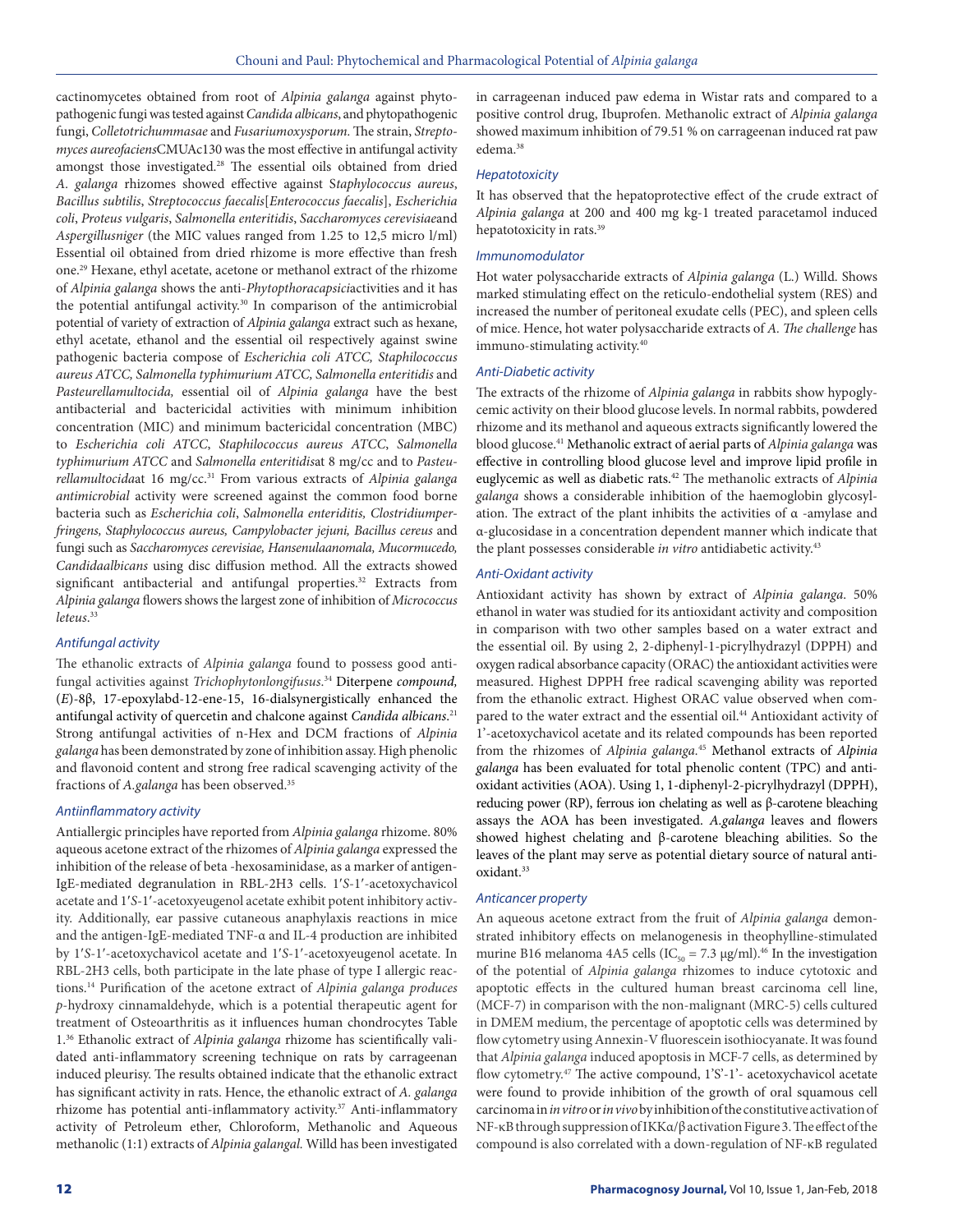gene (FasL and Bim), including proinflammatory (NF-κB and COX-2) and proliferative (cyclin D1) biomarkers in tumor tissue Table 1.48*Alpinia galanga* was found to cause antitumor activity. Active compounds from *A. galanga* such as 1′-acetoxychavicol acetate and 1′-acetoxyeugenol acetate were isolated as antitumour principles against Sarcoma 180 ascites in mice Table 1.49 The high dose of methanolic extract of *A. galanga* treated albino mice showed no estrogenic activity rather showed decrease uterine wet weight as well as morphologically constricted uterine horns which clearly suggests anti-estrogenic activity.<sup>50</sup> 1'-acetoxychavicol acetate (ACA) obtained from the rhizomes of *Alpinia galanga* induces apoptosis in myeloid leukemic cells via independent dual pathways. ACA has potential as a novel therapeutic agent for the treatment of myeloid leukaemia. It is evident that low-dose ACA dramatically inhibited cellular growth of leukemic cells by inducing apoptosis. NB4 promyelocytic leukemic cells are sensitive to ACA. Reactive oxygen species production triggers ACA-induced apoptosis. In NB4 cells, ACA-induced apoptosis is in association with the loss of mitochondrial *transmembrane* potential (ΔΨm) and activation of caspase-9, suggesting that ACA-induced death signalling is mediated through a mitochondrial oxygen stress pathway. In addition, ACA activated Fas-mediated apoptosis by inducing of casapse-8 activity Table 1.51 1'S-1'-acetoxychavicol acetate (ACA) isolated from *A. galanga*, induced cytotoxicity in various cancer cells, including cervical cancer in combination with miR-629 and RSU1.<sup>52</sup> 1, 7-bis (4-hydroxyphenyl)-1, 4, 6-heptatrien-3-one (BHPHTO) and *bisdemethoxycurcumin* (BDMC) which has been isolated from *A. galanga* rhizome, were examined for their defectiveness on the human melanoma A2058 and showed that significantly inhibited the proliferation of melanoma cells in the cell viability assay Table 1. The research was also taken on the tests to B16-F10 cell line and showed minor inhibitory consequences of cellular tyrosinase activities and melanin contents.<sup>53</sup>

#### *Anti-Ulcer property*

Extract of *Alpinia galanga* has been studied on experimentally induced gastric ulcers in rats. At a dose of 500mg/kg of the ethanolic extract, the intensity of gastric mucosal damage induced by pyloric ligation and hypothermic restraint stress in rats significantly reduced. The experimental result shows significant antisecretory and cytoprotectively action of *A. galanga* which may be responsible for its antiulcer activity.54 The potent anti-ulcer principles, 1'-acetoxychavicol acetate (1) and 1'-acetoxyeugenol acetate (2), were isolated from the seeds of *Alpinia galanga* and established by chemical syntheses.<sup>55</sup> The effects of 1'S-1'-acetoxychavicol acetate and related phenylpropanoids isolated from the rhizomes of *Alpinia galanga* on ethanol-induced gastric lesions in rats has been evaluated. It has been observed that, 1'S-1'-acetoxychavicol acetate and 1'S-1'-acetoxyeugenol acetate markedly inhibited the ethanolinduced gastric mucosal lesions.<sup>56</sup>

# **RESULTS AND DISCUSSION**

Nowadays it has been recognized that several diseases are caused due to the oxidative stress. Oxidative stress generates inside the living system due to imbalance of the formation of Reactive Oxygen Species i.e. ROS and their endogenous neutralization by quenching of the free radicals. Formation of ROS is an inevitable natural process. To combat the generation of oxidative stress exogenous antioxidant is necessary to neutralize the ROS. From the above mentioned characteristics of *Alpinia galanga* it is clear that the plant is potentially rich in antioxidant property. Hence *Alpinia galanga* may be used as a good source of antioxidant. Generation of ROS is also related to cancer development. Again, it has been seen that the plant exhibits good anticancer properties in several cell lines. Apart from antioxidant and anticancer properties, the plant has antidiabetic, anti-inflammatory, anti-microbial, anti-fungal, anti-ulcer properties. So, it is clear that *Alpinia galanga* possesses rich phytochemical

and pharmacological potentials. Compiling all the current knowledge so far we have regarding *Alpinia galanga* it is evident that the plant is a potential powerhouse of several lead molecules which are responsible for numerous bioactivities. Hence, isolation and identification of those lead molecules are needed for opening a new window in therapeutics of cancer biology as well as several other diseases.

# **CONCLUSION**

From the various scientific research based on *Alpinia galanga*, the plant has a huge biological potential. Several chemicals present in the plant shows a wide pharmacological and medicinal property. More research and evaluation needs to be done to isolate and identify different chemicals present in the plant which will be used for innumerable application for human welfare in the near future.

# **ACKNOWLEDGEMENT**

The authors are thankful to the Department of Biotechnology, Government of India for the financial support. The authors also thank UGC CAS programme at the department for support.

# **CONFLICT OF INTEREST**

The authors declare that they have no conflict of interest.

# **ABBREVIATION USED**

**ACE:** 1'S-1'-acetoxychavicol acetate; **RBL:** Rat Basophilic Leukemia; **FAB-MS:** Fast Atom Bombardment Mass Spectrometry; **HIV:** Human immunodeficiency virus; **NMR:** Nuclear magnetic resonance; **GC-MS:**  Gas chromatography–mass spectrometry; **TB:** Tuberculosis; **MIC:**  Minimum inhibitory concentration; **MBC:** minimum bactericidal concentration; **DCM:** Dichloromethane; **TNF-α:** tumor necrosis factor alpha; **IL-4:** interleukin 4; **DPPH:** 2, 2-diphenyl-1-picrylhydrazyl; **ORAC:** oxygen radical absorbance capacity; **TPC:** total phenolic content; **AOA:** antioxidant activities; **NF-κB:** Nuclear factor-κB; **IKK-β:** inhibitor of nuclear factor kappa-B; **COX-2:** cyclooxygenase 2; **ROS:**  Reactive Oxygen Species.

## **REFERENCES**

- 1. Jirawan O. Effects of the *Zingiberaceae* spice extracts on growth and morphological changes of foodborne pathogens. Doctor of Philosophy in Food Technology Suranaree University of Technology Academic Year 2005. ISBN. 2005;974-533- 463-4.
- 2. Arambewela L, Wijesinghe A. Sri Lankan Medicinal Plant Monographs and Analysis - *Alpinia galanga*. 2006.
- 3. Yang X, Eilerman RG. Pungent principal of *Alpinia galangal* (L) Swartz and its applications. Food Chem.1999;47(4):1657-62. doi:10.1021/jf9808224.
- 4. Chudiwal AK, Jain DP, Somani RS. *Alpinia galanga* Willd- An overview on phytopharmacological properties. Indian Journal of Natural Products and Resources. 2010;1:143-9.
- 5. Jirovetz L, Buchbauer G, Shafi MP, Leela NK. Analysis of the essential oils of the leaves, stems, rhizomes and roots of the medicinal plant *Alpinia galanga* from southern India. Acta Pharm. 2003;53(2):73-82.
- 6. Pal Jain A, Singh Pawara R, Lodhia S, Singhaia A. Immunomodulatory and antioxidant potential of *Alpinia galanga* Linn. rhizomes. Pharmacogn Commun. 2012;2(3):30-7. doi:10.5530/pc.2012.3.7.
- 7. Yu JG. Identification of the chemical components of two Alpine species, *Zhongyao tong bao* Beijing, China*.* 1981;13(6):34-6.
- 8. De-Pooter HL, Omar MN, Coolsaet BA, Schamp NM. The essential oil of greater galanga (*Alpinia galanga*) from Malaysia. Phytochemistry.1985;24(1):93-6. Doi:10.1016/S0031-9422(00)80814-6.
- 9. Kiuchi F, Keniji M, Itano Y, Ito M, Honda G, Qui TK, *et al*. Screening of Natural Medicines Used in Vietnam for Trypanocidal Activity. Nat Med. 2002;56(2):64-8.
- 10. Gupta RK. Medicinal and Aromatic Plants. 1<sup>st</sup> ed. CBS Publisher and Distributors Pvt. Ltd. New Delhi. 2010:468-9.
- 11. Khare CP. *Alpinia galanga*  An Important Medicinal Plant: A review. A Dictionary of Indian Medicinal Plant, Published by Springer India Pvt. Ltd. 2007;37.
- 12. Ramesh KV, Garima S, Pradeep S, Jha KK, Khose RL. *Alpinia galanga* \_ an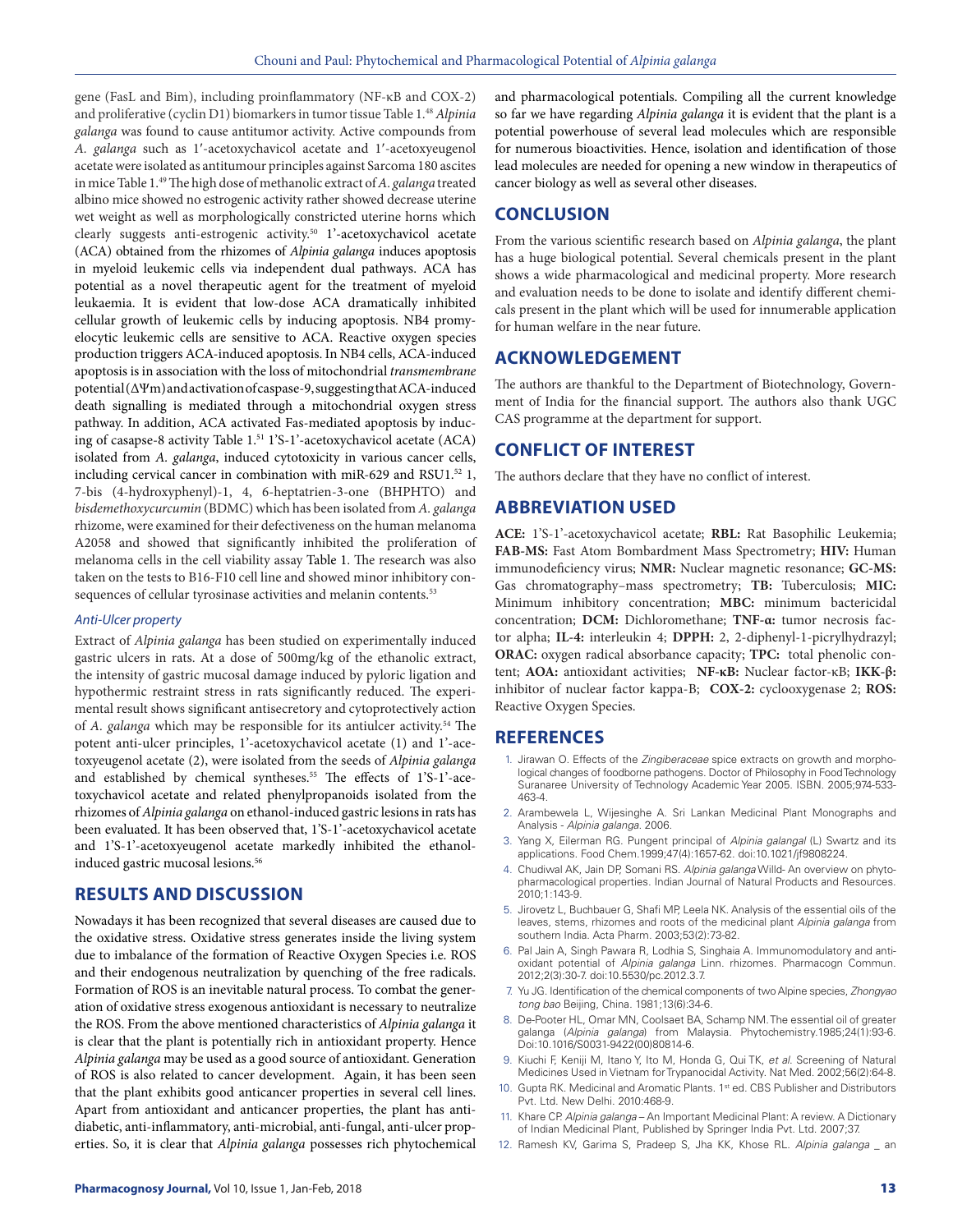important medicinal plant: a review, Der Pharm. Sin. 2011;2(1):142-54.

- 13. Baradwaj RG, Rao MV, Senthil Kumar T. Novel purification of 1'S-1'-Acetoxychavicol acetate from *Alpinia galanga* and its cytotoxic plus antiproliferative activity in colorectal adenocarcinoma cell line SW480. Biomed Pharmacother. 2017;91:485-93. doi:10.1016/j.biopha.2017.04.114.
- 14. Matsuda H, Morikawa T, Managi H, Yoshikawa M. Antiallergic principles from *Alpinia galanga*: structural requirements of phenylpropanoids for inhibition of degranulation and release of TNF-α and IL-4 in RBL-2H3 cells. Bioorg Med Chem Lett. 2003;13(19):3197-202. doi:https://doi.org/10.1016/S0960-894X(03)00710-8.
- 15. Kubota K, Nakamura K, Kobayashi A, Amaike M. Acetoxy-1,8-cineoles as Aroma Constituents of *Alpinia galanga* Willd. J Agric Food Chem. 1998;46(12):5244-7. doi:10.1021/jf9804239.
- 16. Yang X, Eilerman RG. Pungent principal of *Alpinia galanga* (L) Swartz and its applications. J Agric Food Chem. 1999;47(4)1657-62. doi:10.1021/jf9808224.
- 17. Jaju SB, Indurwade NH, Sakarkar DM, Ali M, Fuloria NK, Duragkar NJ. Isolation of ß-sitosterodiglucoside and ß-Sitsteryl arabinoside from rhizomes *Alpinia galanga*. Asian J Chem. 2009;21(3):2350-6.
- 18. Someya Y, Kobayashi A, Kubota K. Isolation and identification of trans-2- and trans-3-hydroxy-1,8-cineole glucosides from *Alpinia galanga*. Biosci Biotechnol Biochem. 2001;65(4):950-3. doi:10.1271/bbb.65.950.
- 19. Barik BR, Kundu AB, Dey AK. Two phenolic constituents from *Alpinia galanga* rhizomes. Phytochemistry. 1987;26(7):2126-7. doi:10.1016/S0031-9422(00)81779-3.
- 20. Taechowisan T, Wanbanjob A, Tuntiwachwuttikul P, Taylor WC. Identification of Streptomyces sp. Tc022 an endophyte in *Alpinia galanga* and the isolation of actinomycin D. Ann Microbiol. 2006;56(2):113-7.
- 21. Haraguchi H, Kuwata Y, Inada K, Shingu K, Miyahara K, Nagao M, *et al*. Antifungal activity from *Alpinia galanga* and the competition for incorporation of unsaturated fatty acids in cell growth. Planta Med. 1996;62(4):308-13. doi:10.1055/s-2006-957890.
- 22. Noro T, Sekiya T, Katoh M, Oda Y, Miyase T, Kurayanagi M. Inhibitors of xanthine oxidase from *Alpinia galanga*. Chem Pharm Bull. 1988;36(1):244-8. doi:10.1248/ cpb.36.244.
- 23. Zhao L, Chen LY, Liang JY. Two new phenylpropanoids isolated from the rhizomes of *Alpinia galanga*. Chin J Nat Med. 2012;10(5):370-3. doi:10.1016/ S1875-5364(12)60074-0.
- Janssen AM, Scheffer JJ. Acetoxychavicol Acetate, an Antifungal Component of *Alpinia galanga* 1. Planta Med. 1985;51(06):507-11. doi:10.1055/s-2007-969577.
- 25. Roy SK, Pahwa S, Nandanwar H, Jachak SM. Phenylpropanoids of *Alpinia galanga* as efflux pump inhibitors in Mycobacterium smegmatis mc2 155. Fitoterapia. 2012;83(7):1248-55. doi:https://doi.org/10.1016/j.fitote.2012.06.008.
- 26. Latha C, Shriram VD, Jahagirdar SS, Dhakephalkar PK, Rojatkar SR. Antiplasmid activity of 1???-acetoxychavicol acetate from *Alpinia galanga* against multidrug resistant bacteria. J Ethnopharmacol. 2009;123(3):522-5. doi:10.1016/j. jep.2009.03.028.
- 27. Rao K, Ch B, Narasu LM, Giri A. Antibacterial Activity of *Alpinia galanga* (L) Willd Crude Extracts. Appl Biochem Biotechnol. 2010;162(3):871-84. doi:10.1007/ s12010-009-8900-9.
- 28. Taechowisan T, Lumyong S. Activity of endophyticactinomycetes from roots of *Zingiberofficinale*and*Alpinia galanga* against phytopathogenic fungi, Annals of Microbiology. 2003;53(3):291-8.
- 29. Thuy Quynh VT, Duszkiewicz Reinhard W. Antimicrobial activity of essential oils from fresh and dried *Alpinia galanga* rhizomes. J Essent Oil Bear Plants. 2004;7:165-70. doi:10.1080/0972-060X.2004.10643385.
- 30. Pompimon W, Jomduang J, Prawat U, Mankhetkorn S. Anti-Phytopthora capsici activities and potential use as antifungal in agriculture of *Alpinia galanga* Swartz, Curcuma longa Linn, Boesenbergia pandurata Schut and Chromolaena odorata: bioactivities guided isolation of active ingredients. Am J Agric Biol Sci. 2009;4(1):83-91.
- 31. Yamsakul P, Kongkhaew S, Yano T, Sukprasitch V, Prakattagomol W, Ogonoki S. The antibacterial and bactericidal activity of *Alpinia galanga* extracts to referent strain of pathogenic bacteria of pig *in vivo*. Proceedings of the 47<sup>th</sup> Kasetsart University Annual Conference, Kasetsart, 17-20 March 2009, Subject: Veterinary Medicine. 2009;208-15.
- 32. Sunilson JAJ, Suraj R, Rejitha G, Anandarajagopal K, Kumari AVAG, Promwichit P. *In vitro* antimicrobial evaluation of Zingiber officinale, *American.* Journal of Food Technology. 2009;4(5):192-200.
- 33. Wong LF, Lim YY, Omar M. Antioxidant and antimicrobial activities of some alpina species. J food biochem. 2009;33(6):835-51. doi:10.1111/j.1745- 4514.2009.00258.x.
- 34. Khattak S, Saeed-ur-Rehman, Ullah-Shah H, Ahmad W, Ahmad M. Biological effects of indigenous medicinal plants Curcuma longa and *Alpinia galanga*. Fitoterapia. 2005;76(2):254-7. doi:https://doi.org/10.1016/j.fitote.2004.12.012.
- 35. Sharma AS, Jain S, Bhatnagar M, Ghosal S. Inte ernational *In vitro* ro antibac

cterial , an tifungal , antioxida ant and an ntihemoly ytic activit ties of Alp pinia galan anga Intr roduction. Int J Phytomedicine. 2015;7(1):78-89.

- 36. Phitak T, Choocheep K, Pothacharoen P, Pompimon W, Premanode B, Kongtawelert P. The effects of *p-hydroxycinnamaldehyde* from *Alpinia galanga* extracts on human chondrocytes. Phytochemistry. 2009;70(2):237-43. doi:https://doi.org/10.1016/j.phytochem. 2008.11.010.
- 37. Subash KR, Prakash GB, Reddy KV, Manjunath K, Rao KU. Anti-inflammatory activity of ethanolic extract of *Alpinia galanga* in carrageenan induced pleurisy rats. Natl J Physiol Pharm Pharmacol. 2016;6(5):468-70. doi:10.5455/ njppp.2016.6.0719013072016.
- 38. Unnisa A, Parveen TD. Anti-inflammatory and acute toxicity studies of the extracts from the rhizomes of *Alpinia galanga* Willd . Der Pharm Sin. 2011;2(2):361-7
- 39. Hemabarathy B, Budin SB, Feizal V, others. Paracetamol hepatotoxicity in rats treated with crude extract of *Alpinia galanga*. J Biol Sci. 2009;9(1):57-62.
- 40. Bendjeddou D, Lalaoui K, Satta D. Immunostimulating activity of the hot watersoluble polysaccharide extracts of Anacyclus pyrethrum, *Alpinia galanga* and Citrullus colocynthis. J Ethnopharmacol. 2003;88(2):155-60. doi:https://doi. org/10.1016/S0378-8741(03)00226-5.
- 41. Akhtar MS, Khan MA, Malik MT. Hypoglycaemic activity of *Alpinia galanga* rhizome and its extracts in rabbits. Fitoterapia. 2002;73(7):623-8. doi:https://doi. org/10.1016/S0367-326X(02)00235-6.
- 42. Verma RK, Mishra G, Singh P, Jha KK, Khosa RL. Anti-diabetic activity of methanolic extract of *Alpinia galanga* Linn. aerial parts in streptozotocin induced diabetic rats. Ayu. 2015;36(1):91-5. doi:10.4103/0974-8520.169006.
- 43. Heera P, Inbathamizh L, Ramachandran J. An *in vitro* study on Antidiabetic activity of different solvent extract from *Alpinia galanga*. 2014;2:1-10.
- 44. Mahae N, Chaiseri S. Antioxidant Activities and Antioxidative Components in Extracts of *Alpinia galanga* (L.) Sw. Kasetsart J - Nat Sci. 2009;43:358-69.
- 45. Kubota K, Ueda Y, Yasuda M, Masuda A. Occurrence and antioxidative activity of 1'-acetoxychavicol acetate and its related compounds in the rhizomes of *Alpinia galanga* during cooking. In: Spanier AM, Shahidi F, Parliment TH, Mussinan C, Ho C-T, Contis ET, editors. Food Flavors Chem. Adv. New Millenn., The Royal Society of Chemistry. 2001;274(1):601-10. doi:10.1039/9781847550859-00601.
- 46. Manse Y, Ninomiya K, Nishi R, Kamei I, Katsuyama Y, Imagawa T, *et al*. Melanogenesis inhibitory activity of a 7-O-9′-linked neolignan from *Alpinia galanga* fruit. Bioorg Med Chem. 2016;24(23):6215-24. doi:https://doi.org/10.1016/j. bmc.2016.10.001.
- 47. Samarghandian S, Hadjzadeh MAR, Afshari JT, Hosseini M. Antiproliferative activity and induction of apoptotic by ethanolic extract of *Alpinia galanga* rhizhome in human breast carcinoma cell line. Bio Med Central Complement Altern Med. 2014;14(1):192. doi:10.1186/1472-6882-14-192.
- 48. In LLA, Arshad NM, Ibrahim H, Azmi MN, Awang K, Nagoor NH. 1'-Acetoxychavicol acetate inhibits growth of human oral carcinoma xenograft in mice and potentiates cisplatin effect via proinflammatory microenvironment alterations. Bio Med Central Complement Altern Med. 2012;12(1):179. doi:10.1186/1472-6882- 12-179.
- 49. Itokawa H, Morita H, Sumitomo T, Totsuka N, Takeya K. Antitumour principles from *Alpinia galanga*. Planta Med. 1987;53(1):32-3. doi:10.1055/s-2006-962611.
- 50. Sing YR, Kalita D, Chandra J. Effect of methanolic extract of *Alpinia galanga* from Manipur (India) on uterus of *ovariectomised* C3H albino mice. Inter Res J Pharm. 2012;15(2):420-7.
- 51. Ito K, Nakazato T, Murakami A. Induction of apoptosis in human myeloid leukemic cells by 1'-acetoxychavicol acetate through a mitochondrial- and Fas mediated dual mechanism. Clin Cancer Res. 2004;10(6):2120-30.
- 52. Phuah NH, Azmi MN, Awang K, Nagoor NH. Suppression of micro RNA-629 enhances sensitivity of cervical cancer cells to 1'S-1'-acetoxychavicol acetate via regulating RSU1. Onco Targets Ther. 2017;10:1695-705. doi:10.2147/OTT. S117492.
- 53. Lo CY, Liu PL, Lin LC, Chen YT, Hseu YC, Wen ZH, *et al*. Antimelanoma and Antityrosinase from *Alpinia galangal* Constituents. Sci World J. 2013;2013:1-5. doi:10.1155/2013/186505.
- 54. Al-Yahya MA, Rafatullah S, Mossa JS, Ageel AM, Al‐Said MS, Tariq M. Gastric antisecretory, antiulcer and cytoprotective properties of ethanolic extract of *Alpinia galanga* willd in rats. Phyther Res. 1990;4(3):112-4. doi:10.1002/ ptr.2650040308.
- 55. Mitsui S, Kobayashi S, Nagahori H, Ogiso A. Constituents from seeds of *Alpinia galanga* Wild, and their anti-ulcer activities. Chem Pharm Bull (Tokyo). 1976;24(10):2377-82.
- 56. Matsuda H, Pongpiriyadacha Y, Morikawa T, Ochi M, Yoshikawa M. Gastroprotective effects of phenylpropanoids from the rhizomes of *Alpinia galanga* in rats: structural requirements and mode of action. Eur J Pharm. 2003;471(1):59-67 doi:10.1016/S0014-2999(03)01785-0.